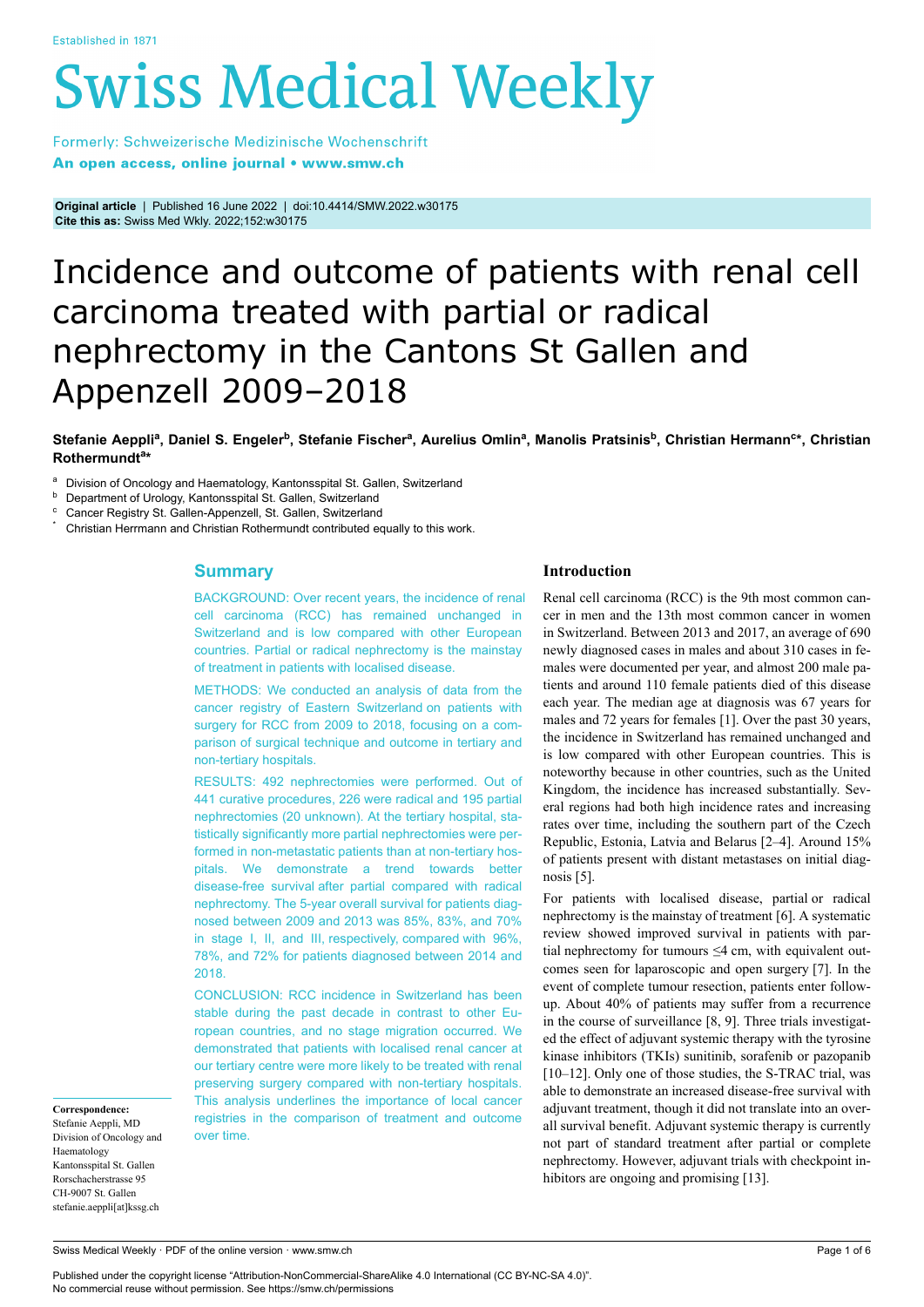For patients with metastatic disease and good performance status cytoreductive nephrectomy has been the standard of care for many years. Studies have shown a survival benefit of around 6 months for patients undergoing cytoreductive nephrectomy followed by interferon-alpha therapy compared with interferon-alpha therapy alone [14, 15].

The French CARMENA trial investigated immediate cytoreductive nephrectomy versus immediate treatment with sunitinib and deferred cytoreductive nephrectomy [16]. For patients with intermediate-risk and poor-risk disease (Memorial Sloan-Kettering Cancer Center [MSKCC] risk score) sunitinib alone was non-inferior to cytoreductive nephrectomy followed by sunitinib in regard to overall survival, and patients with a MSKCC favourable-risk disease had an improved overall survival with cytoreductive nephrectomy followed by sunitinib compared with sunitinib alone.

The role of cytoreductive nephrectomy in patients with synchronous metastatic RCC is still a subject of debate, and the optimal sequence of therapy is being investigated. In any case, careful patient selection is necessary. Current guidelines strongly recommend omitting cytoreductive nephrectomy in the MSKCC poor-risk population [17, 18].

In this analysis, we sought to depict the surgical care provided for patients with kidney cancer in Eastern Switzerland over the past decade, reflecting the paradigm shifts attributed to recent therapeutic insights. We also investigated the impact of the respective therapies on patient outcomes.

# **Methods**

For this analysis, we retrospectively collected data from patients with RCC, treated between 2009 and 2018 in the cantons of St Gallen and Appenzell. The total population at risk in these cantons was 547,612 in 2010 and 579,076 in 2018. Patient characteristics (age, gender), type of surgery (partial vs radical nephrectomy), histological subgroups as well as overall survival were assessed. This was performed by using the Eastern Switzerland cancer registry, which encompasses patient data collected from all hospitals of the catchment area. The cantons St Gallen and Appenzell have a number of hospitals, which we divided in two distinct groups. Tertiary hospitals, which are defined through highly specialised staff and technical equipment, have teaching activities and clinical services that are highly differentiated by function. Size ranges from 300–1500 beds. Only the cantonal hospital of St Gallen meets this definition. All other hospitals were grouped together as nontertiary hospitals, which include secondary- and primary level hospitals.

# **Data sources and inclusion criteria**

The cancer registry of Eastern Switzerland [19] provided data on patients with RCC. The cancer registry covers the cantons of St Gallen, Appenzell Ausserrhoden, Appenzell Innerrhoden and Thurgau. Inclusion criteria were cases with (1) invasive RCC according to the International Classification of Diseases for Oncology (ICDO-3) [20] morphology codes 8050/3, 8260/3, 8290/3, 8310/3, 8312/3, 8317/3, 8318/3 together with the topography code C64·9; (2) diagnosis in 2009–2018; (3) place of residence at diagnosis within the catchment area of the registry; and (4) having undergone any type of nephrectomy.

The data included information on type (partial or radical nephrectomy) and place of treatment, time of diagnosis and possible relapse / metastatic disease, time and state of follow up (alive, died, lost-to-follow-up), ICDO-3 morphology and tumour staging information according to the UICC TNM Classification of Malignant Tumours (TNM staging) [21].

# **Statistical analysis**

We grouped the data according to place of treatment into patients treated in the tertiary hospital vs non-tertiary hospitals. The type of surgery was classified by the cancer registry as partial, total/radical and unknown type of nephrectomy.

The type of nephrectomy was unknown in 5% ( $n = 26$ ) of cases. These cases were excluded in the survival analysis and all analyses comparing types of nephrectomies.

TNM information was grouped into the four UICC stages I, II, III and IV, with stage I being tumours  $\leq$ 7 cm limited to the kidney, stage II tumours >7 cm limited to the kidney, stage III tumours not limited to the kidney but without distant metastases and not beyond Gerota fascia, and stage IV primary metastatic tumours or tumours invading beyond Gerota fascia.

In multivariable analysis, a possible time trend was assessed by dividing the data set into two equal time periods, 2009–2013 and 2014–2018.

We used Stata 15 [22] for data analysis. Between-group and within-group variation was assessed using  $\chi^2$ -tests and one-way ANOVA (analysis of variance). Equal variances were verified with Bartlett's test.

We calculated the number of nephrectomies per year and treatment place and the proportion of partial nephrectomies thereof.

The development of stage distribution by year was calculated by using the age-standardised incidence rate (ASR) according to the Europa standard[23].

Overall survival was evaluated using Kaplan-Meier survival estimates and pointwise 95% confidence interval (CI) bands, and log-rank tests were used for testing the equality of survivor functions. Relative survival was calculated using the Ederer II method using the Stata command, strs [24]. The influence of the period, type of nephrectomy and TNM stage on relapse-free survival was analysed using the Cox proportional hazards regression model. The proportional hazards assumption was tested and confirmed. The variables were selected with forward and backward selection, based on the model with lowest Bayesian information criterion.

Disease-free survival was defined as the time from primary diagnosis to last known date without a relapse, whether local or distant. The relapse rate by period was calculated by dividing the number of patients with local or distant relapse by the total person years at risk. The calculations according to relapse were restricted to patients with known relapse status.

Swiss Medical Weekly · PDF of the online version · www.smw.ch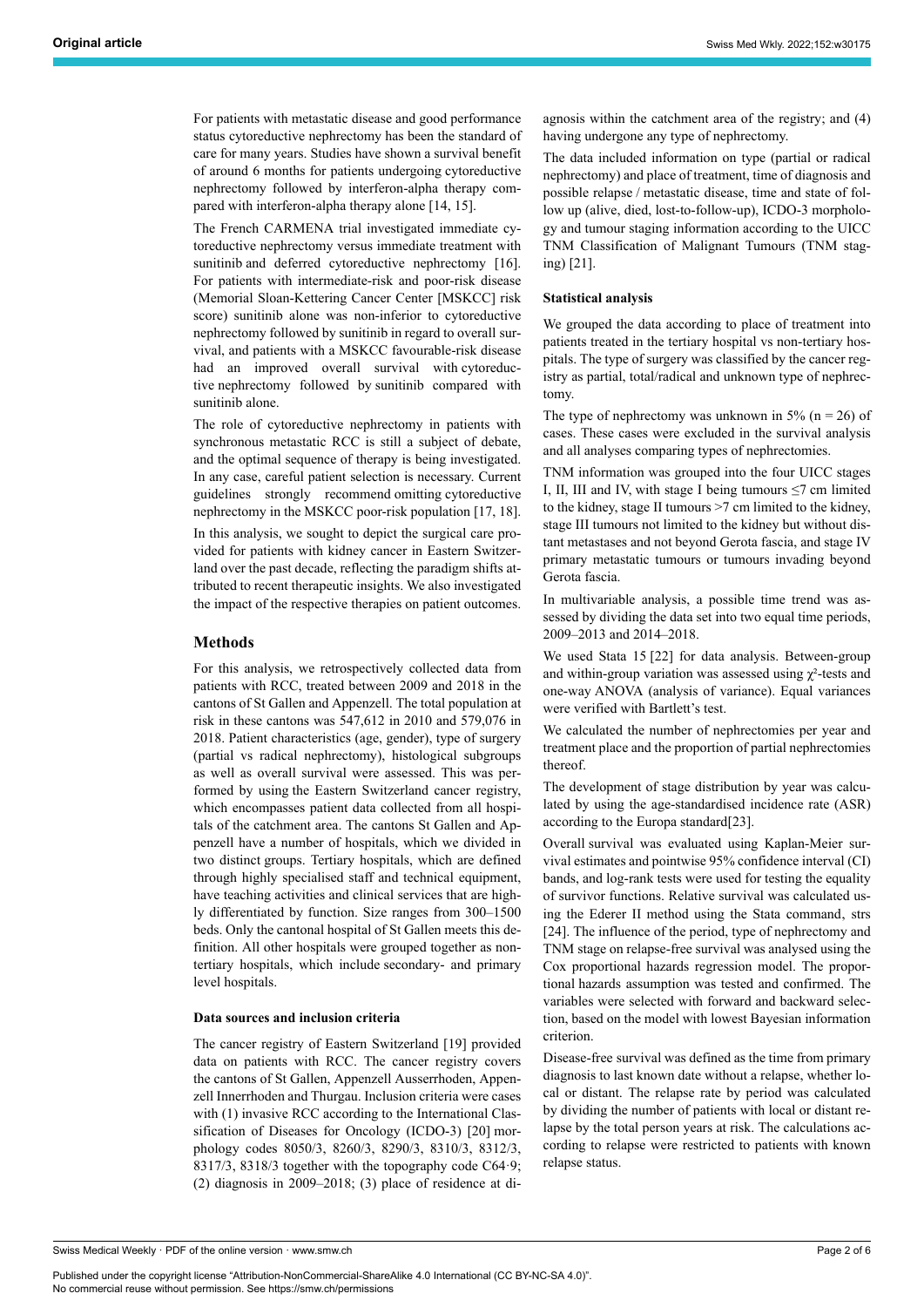

# **Results**

Between 2009 and 2018 (10 years) a total of 492 nephrectomies were performed in the cantons St Gallen and Appenzell. The two most common histological subtypes seen were clear cell carcinoma in 59%, and papillary carcinoma in 21% (table 1). Tumours with multiple histological subtypes (i.e., clear cell with sarcomatoid component) were classified by the leading subtype or as renal cell carcinoma not otherwise specified if no predominant subtype was present.

A total of 441 patients underwent surgery in curative intent, consisting of 226 radical nephrectomies and 195 partial nephrectomies; in 26 cases the extent of surgery is unknown. The tertiary hospital performed proportionally more partial nephrectomies (48%) in patients without metastases than the non-tertiary hospitals (37%). This difference was statistically significant ( $p = 0.029$ ) (table 2).

When the cases were limited to to stage I and II tumours, the tertiary centre performed partial nephrectomy in 63% of cases, compared with 49% of cases in non-tertiary hospitals ( $p = 0.038$ ).

In total, the number of surgical procedures as well as the percentage of partial nephrectomies increased over time at the tertiary centre of care. In 2009, a total of 39 surgical procedures for renal cancer were performed, of which 18% were partial nephrectomies. In 2018, a total number of 49 procedures were performed, 47% of which constituted partial nephrectomies (fig. 1).

Patients with metastatic disease were more commonly treated at the tertiary hospital: a total of 13% of all patients surgically treated for renal cancer at the tertiary hospital had primary metastatic disease, compared with 5% of all patients treated at non-tertiary hospitals ( $p = 0.006$ ) (table 3).

There were some changes in stage distribution observed over time, though they did not appear to be statistically significant ( $p = 0.099$ ) (fig. 2).

In the majority of kidney cancer patients no lymphadenectomy is performed, hence lymph node TNM staging is done by clinical assessment. Out of 492 patients, 441 were classified as N0 and this was confirmed by pathology in 53 patients, 2 were up-staged to pN+.

The 5-year overall survival for patients diagnosed between 2009 and 2013 was 85%, 83%, and 70% in stages I, II and III, respectively. For patients diagnosed between 2014 and 2018 the 5-year overall survival was 96%, 78%, and

## **Table 1:**

Distribution of morphology types.

| - 77                                    |     |      |
|-----------------------------------------|-----|------|
| Morphology type                         | n   | %    |
| Clear cell                              | 290 | 59%  |
| Papillary                               | 101 | 21%  |
| Renal cell carcinoma NOS / unclassified | 40  | 8%   |
| Chromophobe                             | 51  | 10%  |
| Pure sarcomatoid                        | 10  | 2%   |
| Total                                   | 492 | 100% |

#### **Table 2:**

Distribution of patients without metastases by type of nephrectomy and place of treatment, p = 0.029.

| Type of nephrectomy | Treatment hospital, n (%) |              | <b>Total</b> |
|---------------------|---------------------------|--------------|--------------|
|                     | <b>Tertiary</b>           | Non-tertiarv |              |
| Radical             | 132 (47)                  | 94 (58)      | 226 (51)     |
| Partial             | 134 (48)                  | 61 (37)      | 195 (44)     |
| Total               | 266                       | 155          | 421          |
|                     |                           |              |              |

Swiss Medical Weekly · PDF of the online version · www.smw.ch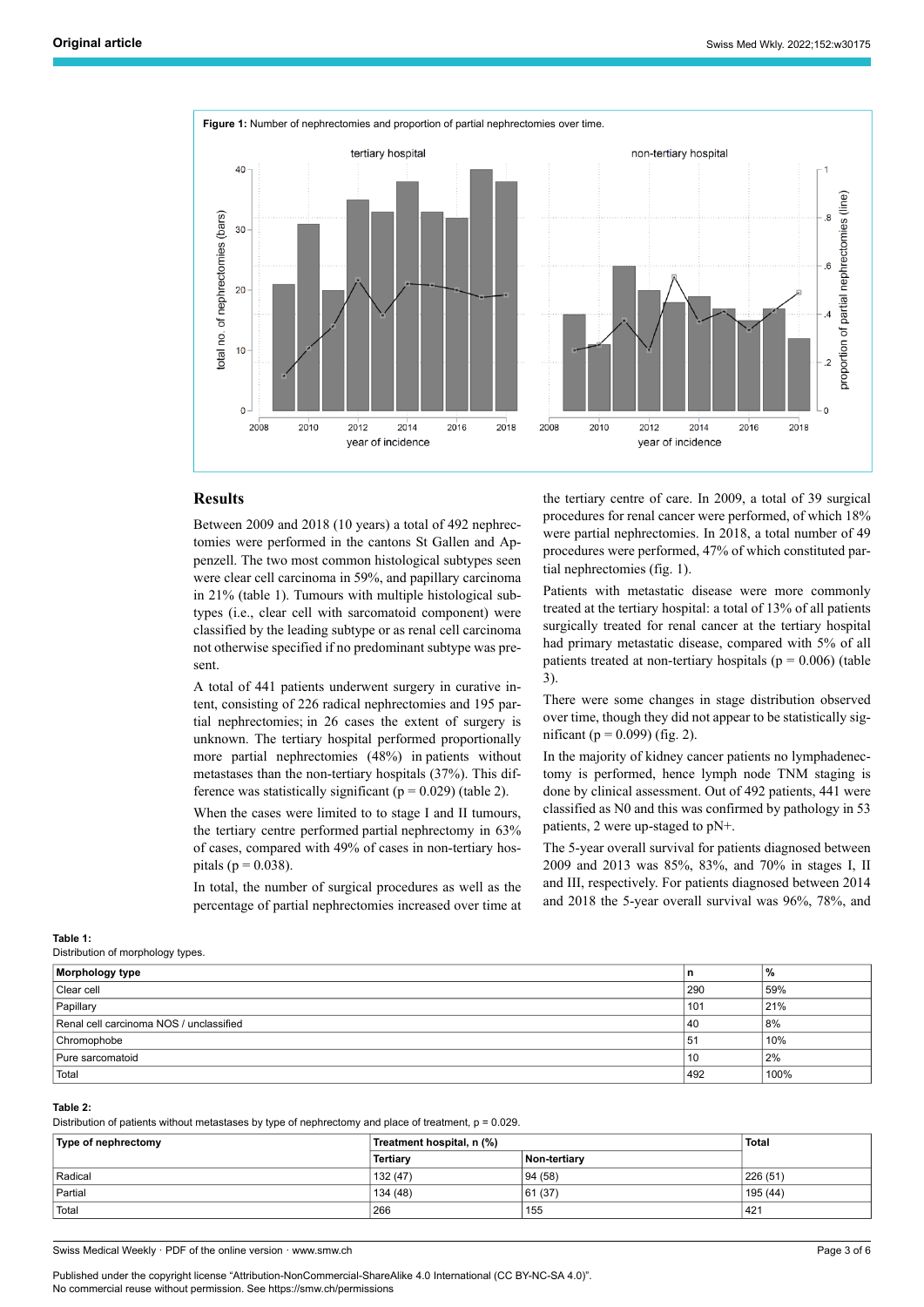72% in stages I, II and III, respectively. Five-year overall survival for patients diagnosed in stage IV was 6% in 2009–2013 and 36% in 2014–2018; however, due to small numbers this difference was not statistically significant (p  $= 0.07$ ) (table 4).

The best Cox proportional hazards model with the lowest Bayesian information criteria included only individual stages and age as continuous variable. Survival of patients with stage I and II was similar, stages III and IV had significantly lower survival (hazard ratios [HRs]  $2.0, p = 0.009$ and  $10.5$ ,  $p \le 0.001$ ). Higher age at diagnosis was associated with a lower survival (table 5).

After nephrectomy, median disease-free survival was 10.0 years with no significant differences seen with regards to the period of diagnosis ( $p = 0.39$ ). Survival after partial nephrectomy was better than after radical nephrectomy adjusted for age and stage at diagnosis. However, the difference was not statistically significant either (log-rank test,  $p = 0.11$ ) (fig. 3).

# **Discussion**

With this study, we provide an insight into the treatment patterns and outcomes of patients with RCC treated by partial or radical nephrectomy in Eastern Switzerland.

Clear cell RCC was the most common histological subtype, accounting for almost 60% of cases. With 101 cases (21%), papillary RCC was the second most common subtype in this population. Interestingly, this appeared to be double what is usually described in epidemiological datasets [25]. Further classification into type 1 and 2 was not possible. Recent advances in molecular pathology suggest, however, that papillary RCC is a very heterogeneous group that will have to be divided in additional subtypes [26].

The incidence of RCC and especially early stages has been rising since the 1980s in most European countries. Within our observation period, this was the case neither in our cohort in Eastern Switzerland nor in the whole of Switzerland, with a stable incidence. There is no information on





# **Table 3:**

Distribution of patients with (M-status 1) vs without (M-status 0) primary metastatic disease in tertiary and non-tertiary hospitals (p = 0.006).

| M-status | <b>Tertiary hospital</b> | Non-tertiary hospitals | <b>Total</b> |
|----------|--------------------------|------------------------|--------------|
| υ        | 278 (87%)                | 163 (95%)              | 441 (90%)    |
|          | 42 (13%)                 | 9(5%)                  | 51 (10%)     |
| ' Total  | 320                      | 172                    | 492          |

#### **Table 4:**

Five-year overall survival by stage and period.

| Stage | 2009-2013           |              | 2014-2018 |                |             |
|-------|---------------------|--------------|-----------|----------------|-------------|
|       | $5$ -year OS $(\%)$ | 95% CI       | 5-year OS | 95% CI         |             |
|       | 85.2                | 77.5-90.4    | 96.1      | $90.8 - 98.4$  | $p = 0.003$ |
| l١    | 83.3                | 56.8-94.3    | 78.0*     | $151.2 - 91.2$ | $p = 0.68$  |
| l III | 69.8                | 55.5 - 80.3  | 71.8*     | 35.4-90.0      | $p = 0.89$  |
| İIV   | 5.9**               | $0.4 - 23.5$ | $36.0**$  | $9.4 - 64.3$   | $p = 0.07$  |

CI: confidence interval; OS overall survival; p-values are for differences between periods in 5-year OS by stage.

#### **Table 5:**

Cox regression results, best model. Overall survival.

|                                                       |                | <b>Hazard ratio</b> | 95% Confidence interval<br>p-value |      |       |
|-------------------------------------------------------|----------------|---------------------|------------------------------------|------|-------|
| Stage                                                 |                | (reference)         |                                    |      |       |
|                                                       | Ш              | $\overline{1}$      | 0.636                              | 0.54 | 2.75  |
|                                                       | $\mathbf{III}$ | 2.0                 | 0.009                              | 1.19 | 3.23  |
|                                                       | $\mathsf{D}$   | 10.5                | < 0.001                            | 6.02 | 18.25 |
| Age at diagnosis (per each 10 years of increased age) |                | 1.5                 | < 0.001                            | 1.25 | 1.88  |

Swiss Medical Weekly · PDF of the online version · www.smw.ch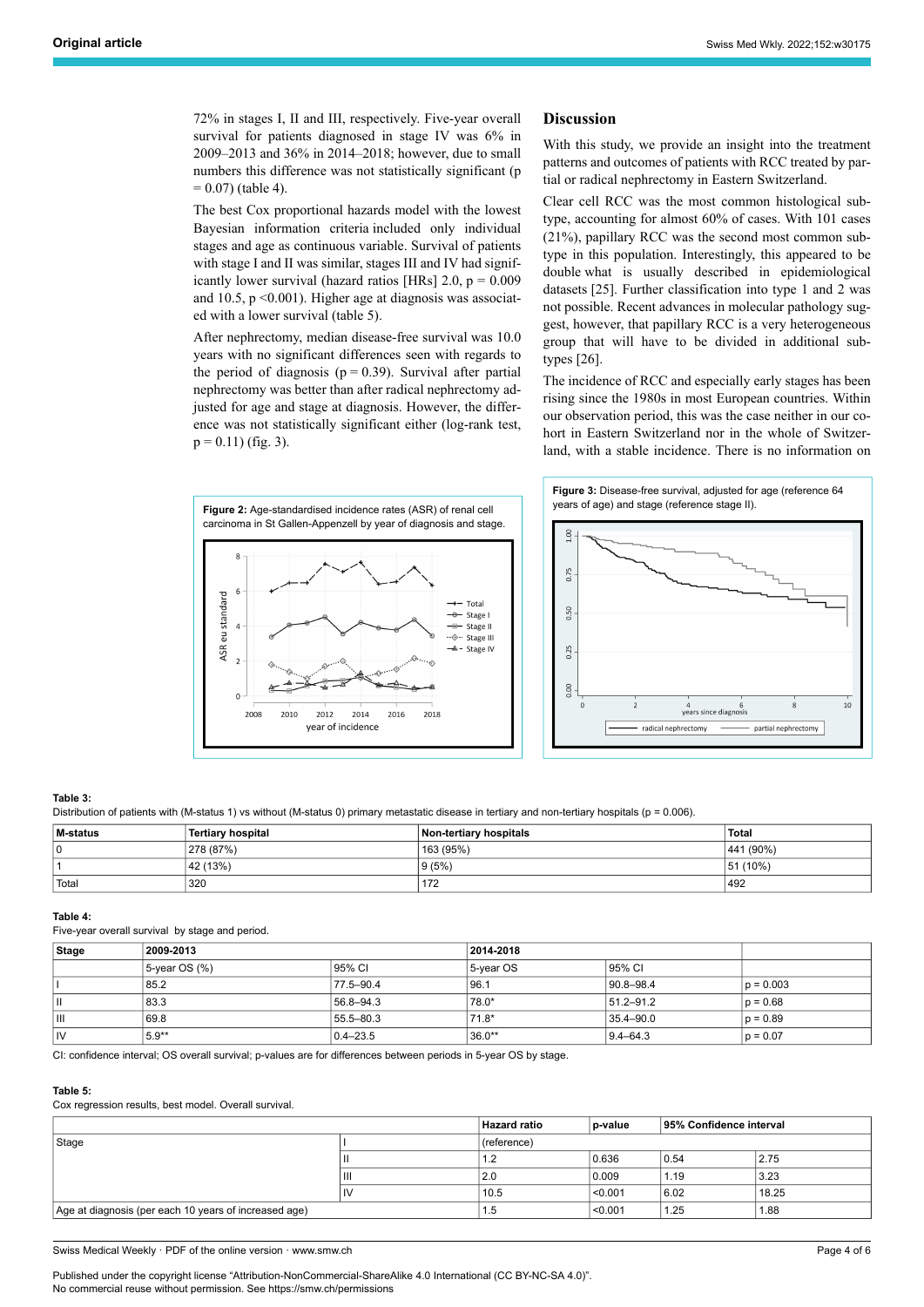any genetic, lifestyle or environmental factors that could explain the notable regional differences. Geographic variations could be caused by environmental factors that have yet to be discovered. Further studies integrating more regional and up-to-date records are needed to investigate geographic variations in kidney cancer incidence rates to improve cancer prevention and identification of risk factors [2]. Some changes in stage distribution could be seen in this analysis between 2009 and 2018. This effect is called stage migration, which can be partly attributed to the increase in abdominal imaging in routine clinical practice. According to US data, stage migration has ended [27], and this is also supported by our data, as differences in stage distribution did not change statistically significantly over time.

There may be a bias because only resected tumours were included in our study. Today, it is common practice to survey small tumours (up to 3 cm) especially in elderly patients, as they are unlikely to metastasise. These patients often do not undergo biopsy because of a lack of consequences. Furthermore, alternative treatment options such as ablative techniques or super-selective embolisation can be used to treat smaller tumours [6], and therefore not necessarily be listed in the cancer registry.

Partial nephrectomy, also called nephron-sparing surgery, has been compared with radical nephrectomy in several retrospective cohorts [7]. In 2011, the first randomised, prospective trial compared the oncological outcome of radical with partial nephrectomy for small renal tumours (<5 cm), showing comparable cause-specific survival. Furthermore, nephron-sparing surgery demonstrated a better preservation of kidney function, thereby potentially lowering the risk of cardiovascular disease [28, 29]. Our analysis showed a significantly higher percentage of partial nephrectomies in the tertiary hospital compared to non-tertiary hospitals, especially in early stages. We observed an increase in partial nephrectomies at the tertiary hospital between 2008 and 2012, in line with the publication of van Poppel et al. This rise was not as evident in non-tertiary hospitals, though a similar trend is apparent as of 2012. Furthermore, the advent of laparoscopic and robot-assisted laparoscopic surgery has further advanced renal preserving surgery. Such technological advances are often implemented in tertiary centres of care first, before they find widespread use in smaller hospitals, which may partially explain the differences perceived in our study. A trend towards better disease-free survival after partial compared to radical nephrectomy could be seen. However, this was not statistically significant, perhaps owing to the small cohort. This trend cannot be explained by the better prognosis of smaller tumours, which are more likely to be treated by partial nephrectomy, as the analysis was adjusted for age and stage.

In addition, our data did not show a change in disease-free survival over time. We hypothesise this was due to the lack of treatments in the adjuvant setting and no stage migration.

In the time period from 2014 to 2018, 5-year overall survival was statistically significantly superior for stage I disease when compared with the earlier period. In the multivariable Cox regression model, neither period nor surgical technique were significant factors. Hence, this may be attributed to age differences and improvement in life expectancy.

This analysis included 51 patients with primary metastatic disease, who underwent partial or radical nephrectomy. The CARMENA trial, published in 2018, demonstrated that patients with MSKCC intermediate- and poor-risk disease may be treated with systemic therapy alone and cytoreductive nephrectomy can be omitted or at least deferred [16]. Only a small proportion of the population in this analysis was treated after publication of this seminal paper.

The calculation of relapse rate and relapse-free survival was restricted to patients with known relapse status. A limitation of this approach is a possible overestimation of relapse as information on relapse might be more likely to reach the cancer registry than the information of a disease free status.

### **Conclusion**

In this analysis, we show that RCC incidence in Switzerland has been stable during the past decade in contrast to other European countries, and no stage migration occurred. Therefore, overall survival has not changed. We expected an improvement in overall survival for stage IV disease due to novel systemic treatments. However, this could not be observed due to the small stage IV cohort.

We demonstrated that patients with localised renal cancer at our tertiary centre were more likely to be treated with renal preserving surgery than those at non-tertiary hospitals. This is relevant with respect to organ function preservation. Outcome for patients with partial nephrectomy was not inferior to radical nephrectomy, and this supports partial nephrectomy as the treatment of choice in well-selected patients and experienced centres.

Local cancer registries can be of assistance when comparing the treatment and outcome of patients over time, and should be widely implemented in accordance with the local authorities.

# **Conflicts of Interest**

All authors have completed and submitted the International Committee of Medical Journal Editors form for disclosure of potential conflicts of interest.

SA reports grants from Kantonsspital St. Gallen, Medizinisches Forschungszentrum, St. Gallen, Switzerland, during the conduct of the study; others from MSD Oncology, Sanofi-Genzyme, Pfizer, and Merck outside the submitted work.

AO reports other support from AstraZeneca, Astellas, Bayer, Janssen, Molecular Partners, MSD, Pfizer, Roche, Sanofi Aventis, outside the submitted work; research support (institutional) from TE-VA, Janssen; travel support from Astellas, Bayer, Janssen, Sanofi Aventis, Speakers Bureau (compensated, institutional), Bayer, Astellas, Janssen.

CR reports other from Pfizer, other from Bristol-Myers Squibb, other from MSD Oncology, other from Roche Pharma AG, personal fees and other from Merck (Schweiz) AG, from Bayer (Schweiz) AG, outside the submitted work.

No other potential conflict of interest was disclosed.

#### **Financial disclosure**

The data analysis was supported by the Forschungskommission Kantonsspital St. Gallen (Project Nr. 18/04) and the East Switzerland Cancer Registry.